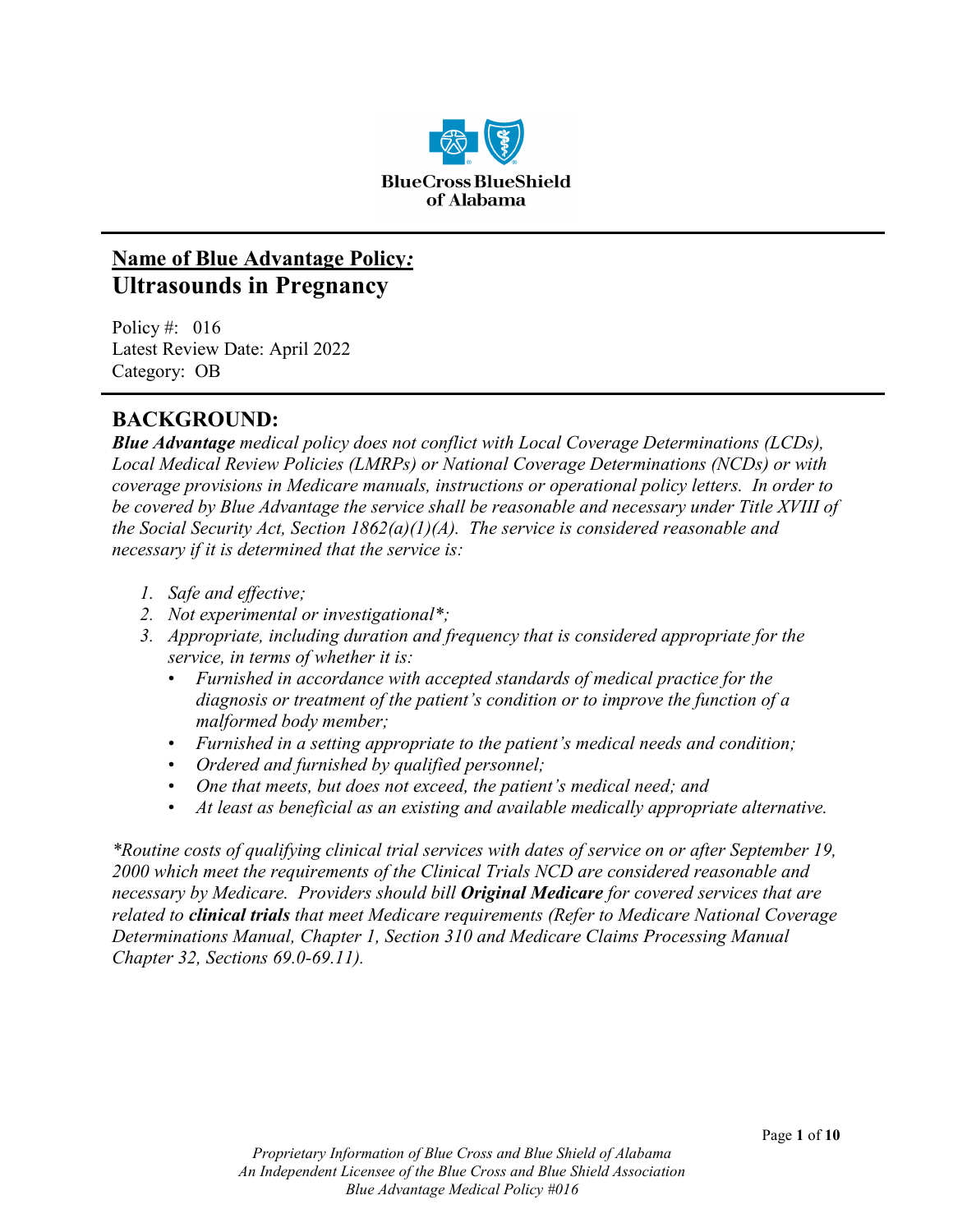## **POLICY:**

**Blue Advantage** will treat **ultrasounds in maternity care** as a **covered benefit** for normal pregnancy when **up to two ultrasounds are performed per pregnancy in the outpatient setting, including the Emergency Department.**

Appropriate use of ultrasounds for normal pregnancy would be **between 6-10 weeks'** gestation for dating purposes **and between 16-22 weeks'** gestation to determine organ development and fetal anatomy.

In some cases, the pregnancy may be considered high-risk during the first two ultrasounds and the patient's condition may improve as the pregnancy progresses. In those cases, if the nonroutine ultrasounds are performed between 6-10 weeks or 16-20 weeks gestation, they should yield information regarding dating and fetal anatomy. **Blue Advantage** will treat **additional routine ultrasounds** as a **non-covered benefit.**

**Blue Advantage** will treat **ultrasounds in excess of two for normal pregnancy** as a **noncovered benefit**.

#### **Blue Advantage** will treat **follow-up ultrasound for non-routine (high-risk) conditions possibly affecting the outcome of the pregnancy** as a **covered benefit.**

The following criteria are used to determine if a non-routine ultrasound meets medical criteria for coverage:

- Ultrasounds to determine fetal growth less than or greater than gestational age should only be performed if there is a discrepancy of two or more weeks in fundal height and gestational age documented on two consecutive visits.
- When indicated, maternity ultrasounds performed for fetal growth may be considered medically necessary when performed at least 4 weeks apart. An exception will be made for fetuses with an estimated fetal weight (EFW) by USG of less than the 15th percentile. In those cases, obstetrical USG's for estimated fetal weight meet for coverage when performed at least 2 to 3 weeks apart.
- Advanced maternal age is defined as age 35 or over.
- Obesity is defined as 100 or more pounds over ideal body weight (as determined by the Metropolitan Height and Weight Table).
- Ultrasounds for decreased fetal movement would may be considered medically necessary after a failed kick-count. These ultrasounds would not be medically necessary in early gestation (less than 20 weeks).
- Multiple Gestation;
	- $\div$  Twins:
		- **Monochorionic:** 
			- Serial ultrasounds every 2-3 weeks beginning at 16 weeks.
		- Dichorionic:
			- Serial ultrasounds every 4-6 weeks beginning at 20 weeks.
	- o Three or more fetuses: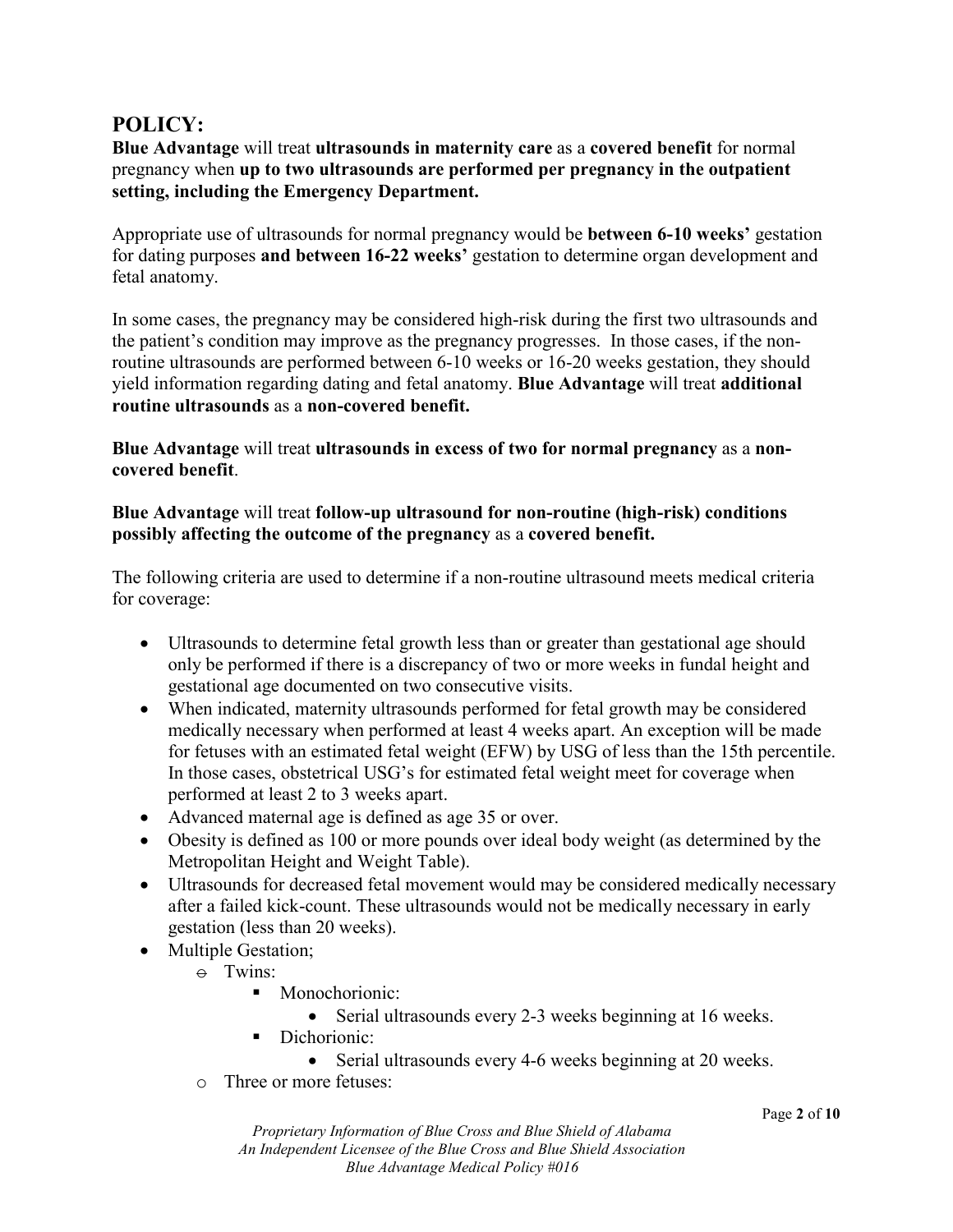- **Example 1** appropriate monthly until 24 weeks, every two weeks until 32 weeks, weekly after 32 weeks until delivery
- Ultrasounds may be considered medically necessary on patients with diabetes mellitus which was present prior to pregnancy and for patients with gestational diabetes requiring insulin or oral agents for maximum blood glucose control every 4 weeks beginning at week 28
- Patients on antihypertensive medication or with elevated blood pressure could have an ultrasound every 4 weeks beginning with week 28
- One ultrasound in the last month of pregnancy can be performed to verify a breech or other malpositioned fetus
- In patients with abnormal AFP, if the ultrasound at 16-22 weeks' gestation is normal, it is not medically necessary to repeat the ultrasound in the absence of any other indications
- Follow-up ultrasounds for asymptomatic placenta previa noted on ultrasound is not indicated until the third trimester and only if the placenta previa is complete or marginal on a previous ultrasound.

Medical records may be audited on a post-payment basis to determine if the above criteria have been met or if the diagnosis code has been reported accurately. Refunds may be requested based on the results of these audits.

**Blue Advantage** will treat **the use of three-dimensional (3D) ultrasound (use of CPT codes 76376 or 76377 with 76801-76817)** as a **non-covered benefit** and as **investigational.** If only a 3D study is performed, the two-dimensional portion of the ultrasound is covered per the above criteria.

### **Blue Advantage** will treat **transvaginal and transabdominal ultrasounds performed on the same date of service** as a **non-covered benefit**.

Individual consideration will be given to cases where there is specific documentation in the patient's medical record to perform both a transvaginal and transabdominal ultrasound on the same date of service. This documentation must include:

- The suspected condition; and
- Failure of the initial ultrasound to diagnose or confirm suspicions.

**Blue Advantage** will treat **ultrasounds in maternity care** as a **non-covered benefit unless billed at the appropriate CPT code (as determined by the current CPT Standard Edition) indicated for the scan. See Key Points**

**Blue Advantage** will treat **a detailed or targeted anatomic examination (76811)** as a **covered benefit only when an anomaly is suspected on the basis of history, laboratory abnormalities, or the results of either the limited or standard examination or when the patient is obese as defined by BMI of 30 or greater. See Key Points**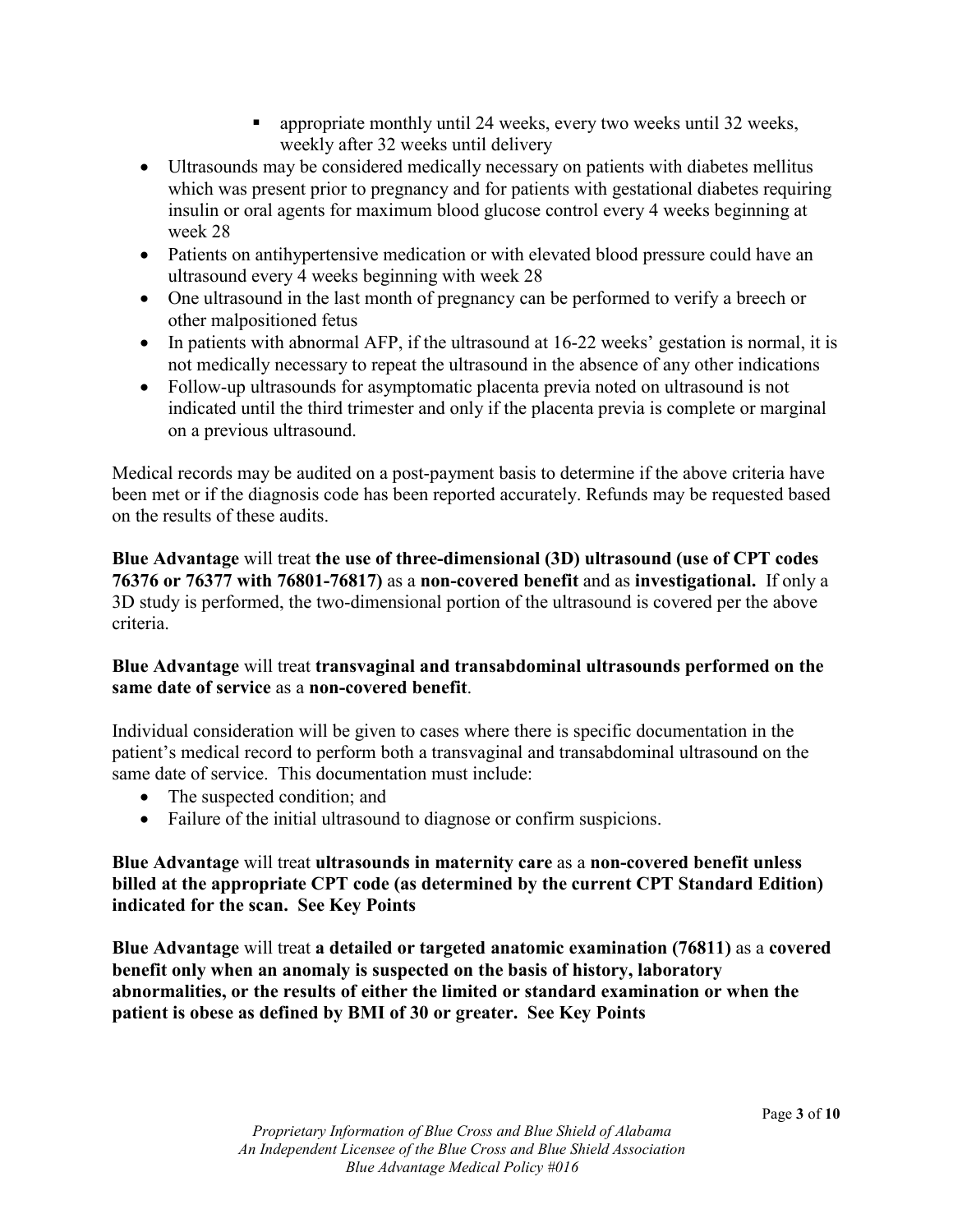**Blue Advantage** will treat **serial screening ultrasounds to assess for fetal anatomy and fetal organ development in patients at low risk for congenital abnormalities** as a **non-covered benefit**.

**Blue Advantage** will treat **maternity ultrasounds for cervical length assessment\*** as a **covered benefit when performed between 16 and 24 weeks gestation in patients with a history of cervical insufficiency (i.e. preterm birth <34 weeks or spontaneous/unexplained premature rupture of membranes <34 weeks)**. If the **cervical length during this time is normal then ultrasounds for cervical length assessment only meet for coverage when performed at least two weeks apart.**

\***Blue Advantage** will treat **maternity ultrasounds for cervical length assessment for patients with a history of or risk factors for preterm labor** as a **non-covered benefit**.

*Blue Advantage does not approve or deny procedures, services, testing, or equipment for our members. Our decisions concern coverage only. The decision of whether or not to have a certain test, treatment or procedure is one made between the physician and his/her patient. Blue Advantage administers benefits based on the members' contract and medical policies. Physicians should always exercise their best medical judgment in providing the care they feel is most appropriate for their patients. Needed care should not be delayed or refused because of a coverage determination.*

# **DESCRIPTION OF PROCEDURE OR SERVICE:**

Ultrasound is the transmission of high-frequency sound waves through tissues of varying densities. Images created by the echoes of the sound waves are transmitted from a transducer to a CRT or television monitor.

Ultrasound may provide valuable information about fetal health including:

- Age of the fetus
- Rate of growth of the fetus
- Placement of the placenta
- Fetal position, movement, breathing and heart rate
- Amount of amniotic fluid in the uterus
- Number of fetuses
- Some birth defects

## **KEY POINTS:**

The most recent literature review was updated through April 7, 2022.

Per the American Medical Association Current Procedural Terminology (CPT):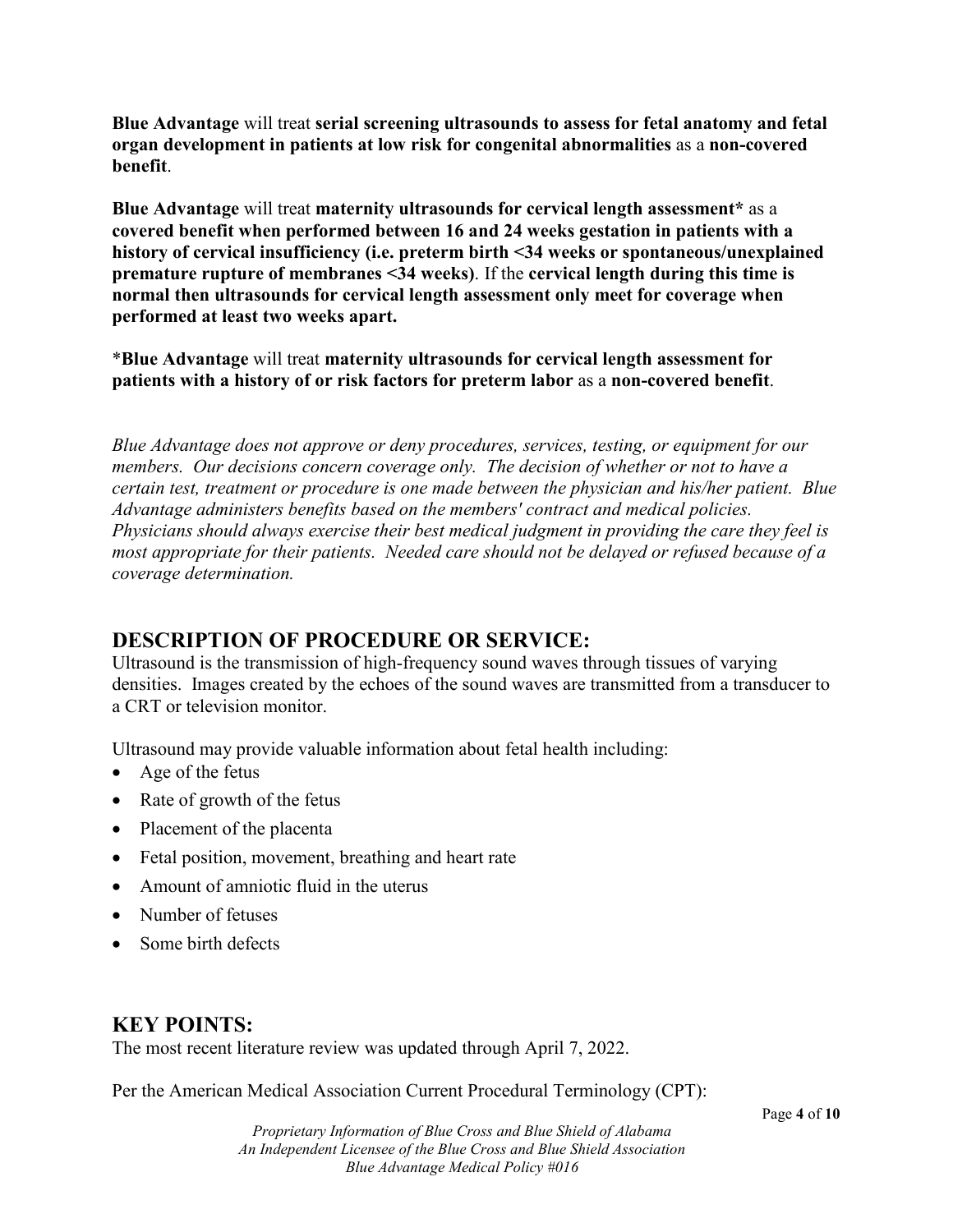Codes 76801 and 76802 include determination of the number of gestational sacs and fetuses, gestational sac/fetal measurements, survey of visible fetal and placental anatomic structure, assessment of amniotic fluid volume/gestational sac shape and examination of the maternal uterus and adnexa for fetuses younger than 14 weeks 0 days.

Codes 76805 and 76810 include determination of number of fetuses and amniotic/chorionic sacs, measurements appropriate for gestational age, survey of intracranial/spinal/abdominal anatomy, four chambered heart, umbilical cord insertion site, placenta location and amniotic fluid assessment and examination of maternal adnexa for fetuses older than or equal to 14 weeks 0 days.

Codes 76811 and 76812 include all elements of codes 76805 and 76810 plus detailed anatomic evaluation of the fetal brain/ventricles, face, heart/outflow tracts and chest anatomy, abdominal organ specific anatomy, number/length/architecture of limbs and detailed evaluation of the umbilical cord and placenta and other fetal anatomy as clinically indicated.

Report should document the results of the evaluation of each element described above or the reason for non-visualization.

Code 76815 represents a focused "quick look" exam limited to the assessment of one or more of the elements listed in the code.

Code 76816 describes and examination designed to reassess fetal size and interval growth or reevaluate one or more anatomic abnormalities of a fetus previously demonstrated on ultrasound, and should be coded once for each fetus requiring reevaluation using modifier 50 for each fetus after the first.

Code 76817 describes a transvaginal obstetric ultrasound performed separately or in addition to one of the transabdominal examinations described above.

The American College of Obstetricians and Gynecologists (ACOG) uses the terms "standard", "limited", and "specialized" to describe various types of ultrasound examinations performed during pregnancy.

A standard ultrasound examination includes an evaluation of fetal presentation, amniotic fluid volume, cardiac activity, placental position, fetal biometry, and fetal number, plus an anatomic survey.

A limited examination would be performed to confirm fetal heart activity in a patient experiencing vaginal bleeding or to establish fetal presentation in a laboring patient. A limited examination also may be performed in any trimester to evaluate internal growth, estimate amniotic fluid volume, evaluate the cervix, and assess the presence of cardiac activity.

A specialized examination is a detailed or targeted anatomic examination performed when an anomaly is suspected on the basis of history, laboratory abnormalities, or the result of either the limited or standard ultrasound examination.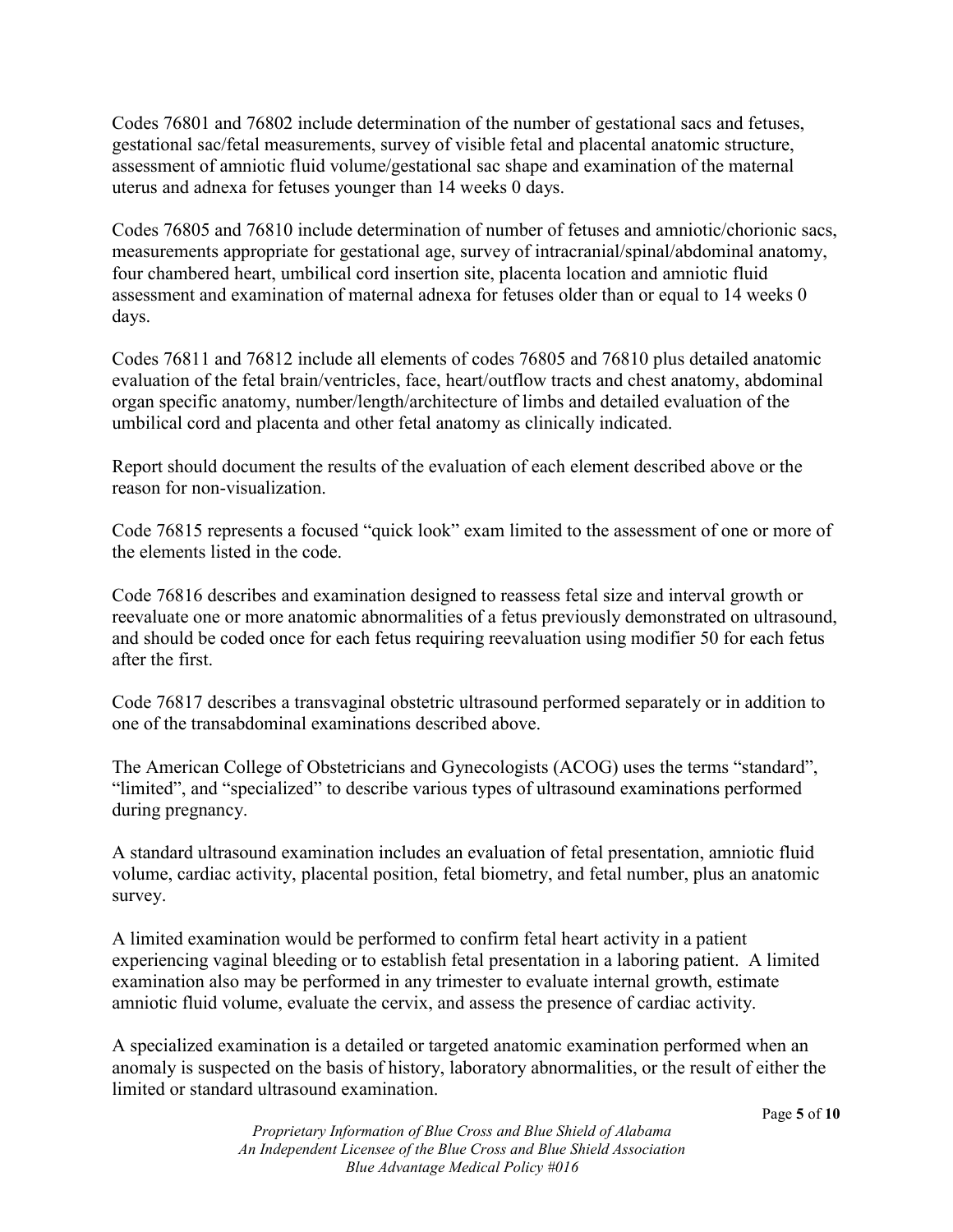### **Practice Guidelines and Position Statements**

#### **American College of Obstetrics and Gynecology**

In 2020, ACOG reaffirmed Practice Bulletin No. 175 (2016)- Ultrasounds in Pregnancy. They state the following:

Essential Elements of Standard Examination of Fetal Anatomy

- Head, Face and Neck\*
	- o Cerebellum
	- o Choroid plexus
	- o Cisterna magna
	- o Lateral cerebral ventricles
	- o Midline flax
	- o Cavum septi pellucidi
	- o Upper lip
- Chest-heart (the basic cardiac examination includes a four chamber view of the fetal heart. As part of the cardiac screening examination, an attempt should be made if technically feasible, to view the outflow tracts.)
- Abdomen
	- o Stomach (presence, size, and situs)
	- o Kidneys
	- o Bladder
	- o Umbilical cord insertion site into the fetal abdomen
	- o Umbilical cord vessel number
- Spine-cervical, thoracic, lumbar and sacral spine
- Extremities-legs and arms (presence or absence)
- Sex-in multiple gestations and when medically indicated in low-risk pregnancies

\*A measurement of the nuchal fold may be helpful during a specific age interval to suggest an increased risk of aneuploidy.

In 2021, ACOG replaced Practice Bulletin no. 145 with no. 229 - Antepartum Fetal Surveillance. They state that "the goal of antepartum fetal surveillance is to reduce the risk of stillbirth. Antepartum fetal surveillance techniques based on assessment of fetal heart rate patterns have been used in clinical use for almost four decades and are used along with real time ultrasonography…to evaluate fetal well-being. Antepartum fetal surveillance techniques are routinely used to assess the risk of fetal death in pregnancies complicated by preexisting maternal conditions (e.g., Type 1 diabetes mellitus) as well as those in which complications have developed (e.g., intrauterine growth restriction)."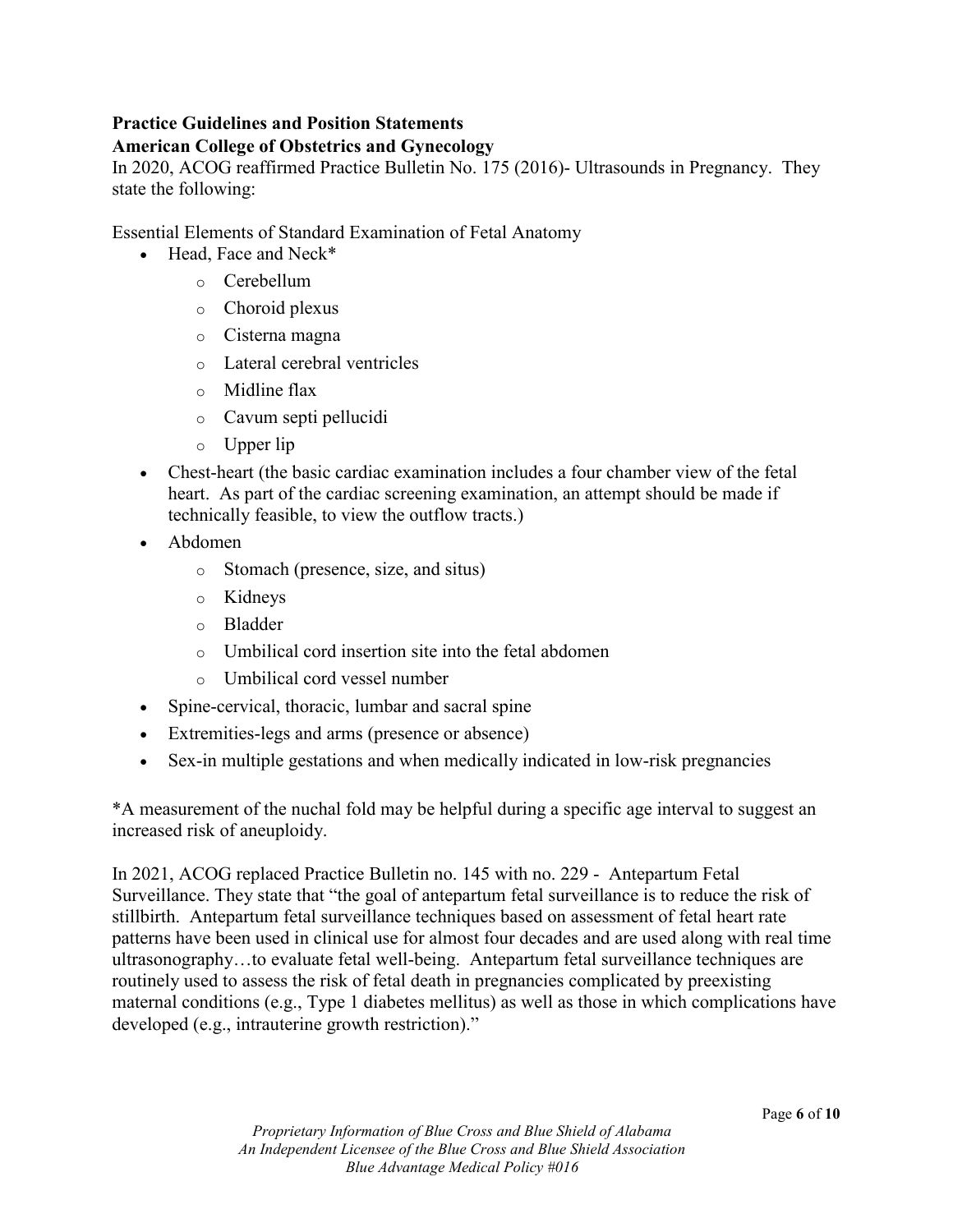### **KEY WORDS:**

Ultrasound, sonogram, transvaginal ultrasound, transabdominal ultrasound, ultrasound screening, high-risk pregnancy, three-dimensional (3D) ultrasound, 3D ultrasound

## **APPROVED BY GOVERNING BODIES:**

Not applicable

### **BENEFIT APPLICATION:**

Coverage is subject to member's specific benefits. Group specific policy will supersede this policy when applicable.

# **CURRENT CODING:**

**CPT Codes:** 

| 76801 | Ultrasound, pregnant uterus, real time with image documentation, fetal and maternal<br>evaluation, first trimester (<14 weeks 0 days), transabdominal approach; single or first<br>gestation               |
|-------|------------------------------------------------------------------------------------------------------------------------------------------------------------------------------------------------------------|
| 76802 | ; each additional gestation                                                                                                                                                                                |
| 76805 | Ultrasound pregnant uterus, real time with image documentation, fetal and maternal<br>evaluation, after first trimester ( $>$ or = 14 weeks 0 days), transabdominal approach; single<br>or first gestation |
| 76810 | Ultrasound pregnant uterus, real time with image documentation, fetal and maternal<br>evaluation, after first trimester ( $>$ or = 14 weeks 0 days), transabdominal approach; each<br>additional gestation |
| 76811 | Ultrasound, pregnant uterus, real time with image documentation, fetal and maternal<br>evaluation plus detailed fetal anatomic examination, transabdominal approach; single or<br>first gestation          |
| 76812 | ; each additional gestation                                                                                                                                                                                |
| 76815 | Ultrasound, pregnant uterus, real time with image documentation, limited (e.g., fetal heart<br>beat, placental location, fetal position and/or qualitative amniotic fluid volume), one or<br>more fetuses  |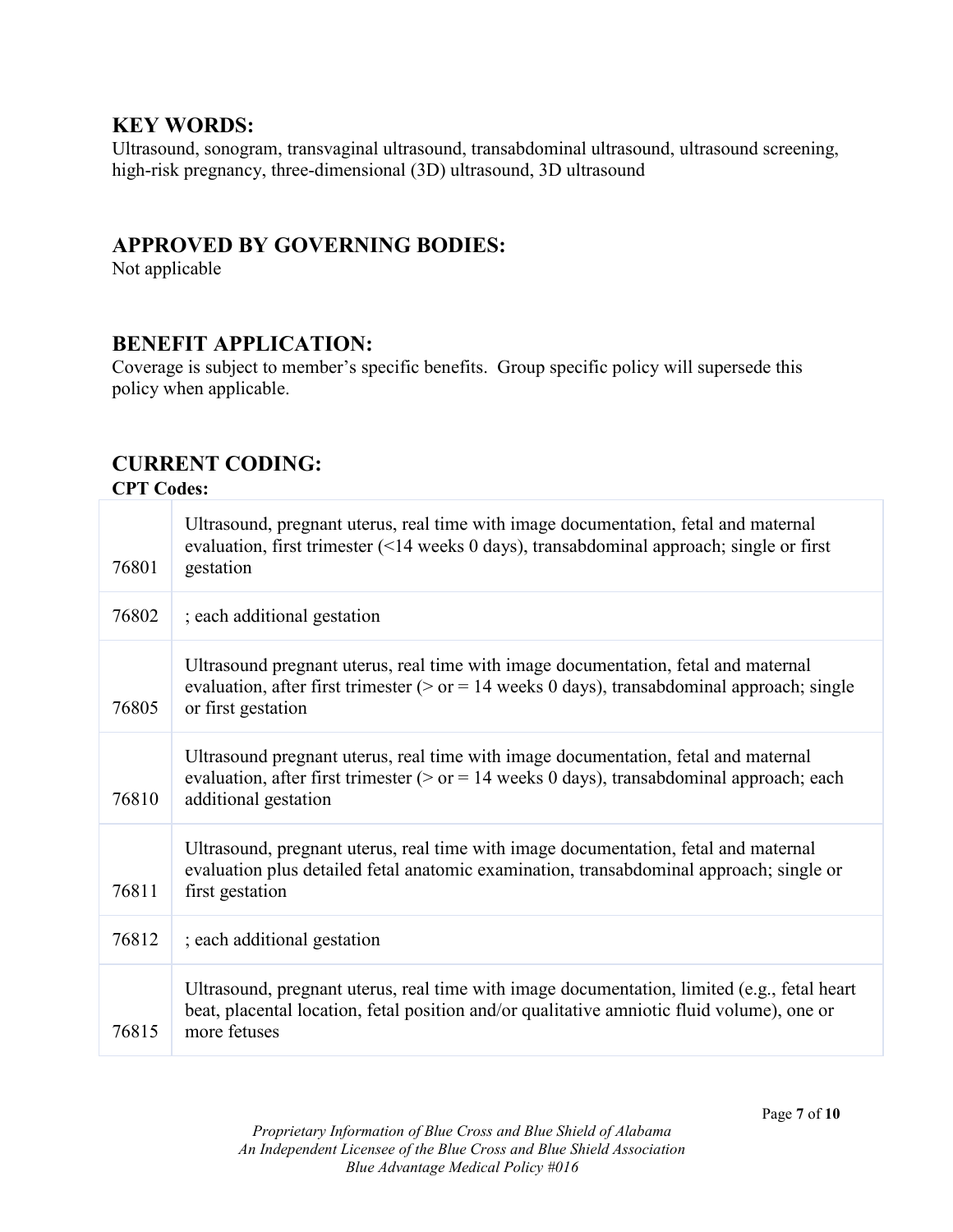| 76816 | Ultrasound, pregnant uterus, real time with image documentation, follow-up (e.g., re-<br>evaluation of fetal size by measuring standard growth parameters and amniotic fluid<br>volume, re-evaluation of organ system(s) suspected or confirmed to be abnormal on a<br>previous scan), transabdominal approach, per fetus |
|-------|---------------------------------------------------------------------------------------------------------------------------------------------------------------------------------------------------------------------------------------------------------------------------------------------------------------------------|
| 76817 | Ultrasound, pregnant uterus, real time with image documentation, transvaginal                                                                                                                                                                                                                                             |

### **REFERENCES:**

- 1. ACOG Practice Bulletin. Clinical management guidelines for obstetrician-gynecologist, Antepartum fetal surveillance, No. 9, October 1999 (reaffirmed July 2014).
- 2. ACOG Practice Bulletin. Antepartum Fetal Surveillance. No 145, July 2014 (Reaffirmed 2019).
- 3. ACOG Practice Bulletin. Antepartum fetal surveillance. No. 229; Interim update, June 2021.
- 4. ACOG Practice Bulletin. Clinical management guidelines for obstetrician-gynecologist, Gestational diabetes. No 30, September 2001.
- 5. ACOG Practice Bulletin. Clinical management guidelines for obstetrician-gynecologist, Ultrasonography in pregnancy. No 101, February 2009.
- 6. ACOG Practice Bulletin. Clinical management guidelines for obstetrician-gynecologist, Assessment of risk factors for preterm birth. No. 31, October 2001.
- 7. ACOG Practice Bulletin. Multifetal Gestations: Twin, Triplet, and Higher-Order Multifetal Pregnancies. No 169, October 2016.
- 8. ACOG Practice Bulletin. Prediction and Prevention of Preterm Birth. Number 130, October 2012.
- 9. ACOG Practice Bulletin. Management of Preterm Labor. Number 159, January 2016.
- 10. ACOG Practice Bulletin. Ultrasounds in Pregnancy. Number 175, December 2016 (Reaffirmed 2020).
- 11. ACOG Committee Opinion. Obesity in pregnancy. Number 549; January 2013.
- 12. AETNA, Clinical Policy Bulletins. Antepartum Fetal Surveillance. May 9, 2003.
- 13. Alabama Perinatal Excellence Collaborative. Twin Pregnancy. June 30, 2015. Available at: apecguidelines.org/guideline/twin-pregnancy/. Accessed March 1, 2017.
- 14. Antenatal care of low risk pregnancies: ultrasound, Clinical Evidence 2001, 5:960-971.
- 15. American Medical Association Current Procedure Terminology (CPT). Professional Edition 2010.
- 16. Bernaschek G., Ruaelstorfer R., Csaaicsich P. Vaginal sonography versus serum human chorionic gonadotropin in early detection of pregnancy, Am J Obstet Gynecol 1988, 158:608-612.
- 17. Bubb JA and Matthews AL. What's new in prenatal screening and diagnosis? Primary Care; Clinics in Office Practice 2004;31(3).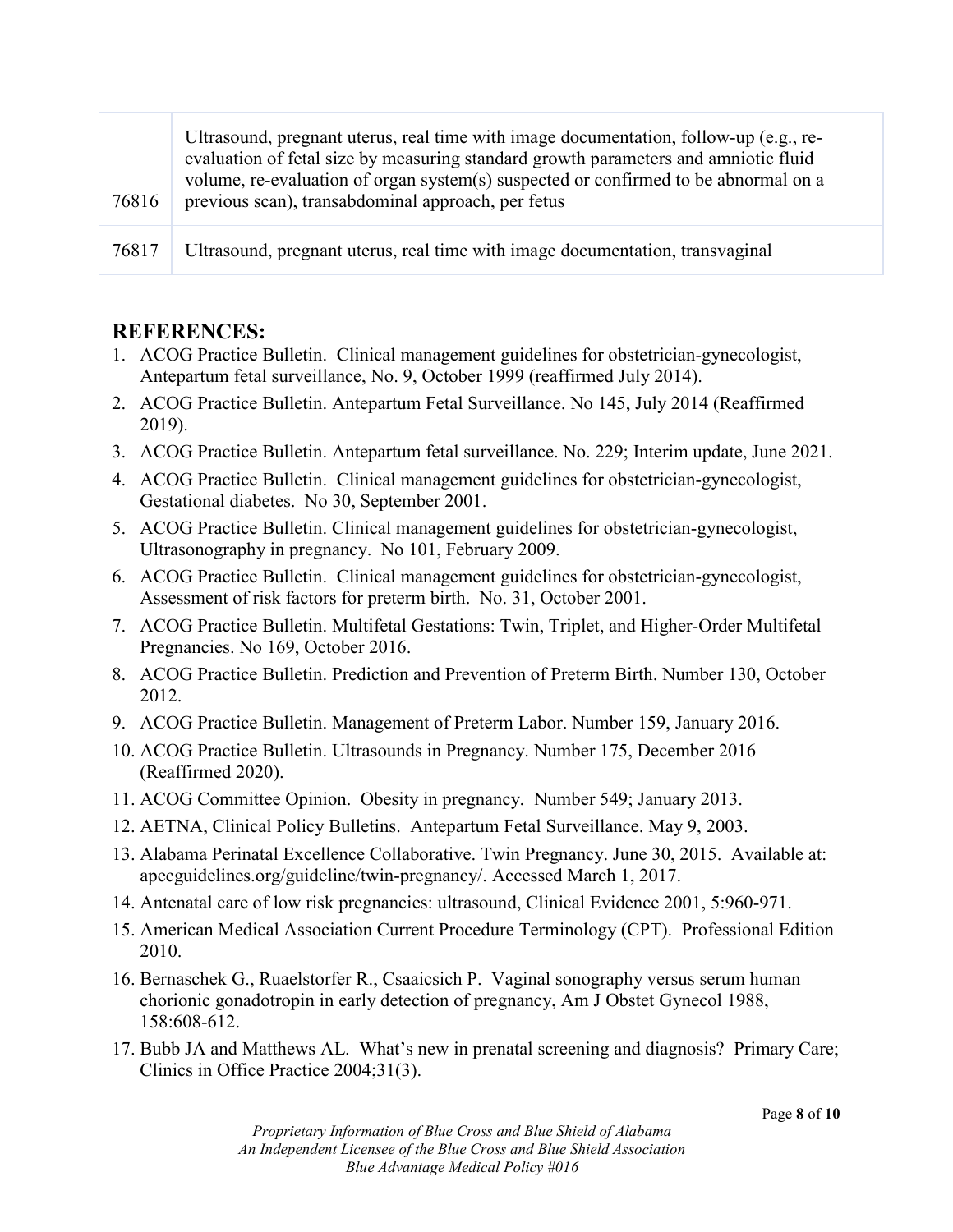- 18. Chasen ST, Chervenak FA. Twin pregnancy: Prenatal issues. Up to Date, Nov. 2016. Available at: www.uptodate.com/contents/twin-pregnancy-prenatalissues?source=search\_result&search=twin%20pregnancy:%20prenatal%20issues&selectedTi tle= $1 \sim 150$ . Accessed March 1, 2017.
- 19. Dyson RL, Pretorius DH, Budorick NE, Johnson DD, Sklansky MS, Cantrell CJ, et al. Threedimensional ultrasound in the evaluation of fetal anomalies. Ultrasound Obstet Gynecol 2000; 16:321-8.
- 20. IOM (Institute of Medicine). 2011. Clinical Practice Guidelines We Can Trust. Washington, DC: The National Academies Press.
- 21. Johnson DD, Pretorius DH, Riccabona M, Budorick NE, Nelson TR. Three-dimensional ultrasound of the fetal spine. Obstet Gynecol 1997; 89:434-8.
- 22. Krakow D, Williams III J, Poehl M, Rimoin DL, Platt LD. Use of three-dimensional ultrasound imaging in the diagnosis of prenatal-onset skeletal dysplasias. Ultrasound Obstet Gynecol 2003; 21:467-72.
- 23. Lazarus E. What's new in the first trimester ultrasound. Radiolog Clin of North Am 2003; 41(4).
- 24. Lazebnik N, Lazebnik RS. The role of ultrasound in pregnancy-related emergencies. Radiolog Clin of North Am 2004; 42(2).
- 25. Lee W, Kirk JS, Shaheen KW, Romero R, Hodges AN, Comstock CH. Fetal cleft lip and palate detection by three-dimensional ultrasonography. Ultrasound Obstet Gynecol 2000; 16:314-20.
- 26. Lev-Toaff AS, Ozhan S, Pretorius D, Bega G, Kurtz AB, Kuhlman K. Three-dimensional multiplanar ultrasound for fetal gender assignment: value of the mid-sagittal plane. Ultrasound Obstet Gynecol 2000; 16:345-50.
- 27. Mongelli M. First trimester dating by ultrasonography reduced the risk of induction of labour for postterm pregnancy. Evidence-based Obstetrics & Gynecology 2005; 7(1); 9-10.
- 28. Moore C, Promes SB. Ultrasound in pregnancy. Emerg Med Clin of North Am 2004; 22(3).
- 29. Pearlman M.D., Tintinalli J.E., Lorenz R.P. A prospective controlled study of outcome after trauma during pregnancy, Am J Obstet Gynecol 1990, 162:1502-1510.
- 30. Preboth, Monica. ACOG Guidelines on Antepartum Fetal Surveillance, American family Physician, September 2000.
- 31. Warren W.B., Timor-Tritsch I.E., Peisner D.B., Raju S., Rosen M.G. Dating the early pregnancy by sequential appearance of embryonic structures, Am J Obstet Gynecol 1989, 161:831-833.

## **POLICY HISTORY:**

Adopted for Blue Advantage, March 2005 Available for comment May 1-June 14, 2005 Medical Policy Group, June 2005 Available for comment September 2-October 17, 2005

*Proprietary Information of Blue Cross and Blue Shield of Alabama An Independent Licensee of the Blue Cross and Blue Shield Association Blue Advantage Medical Policy #016*